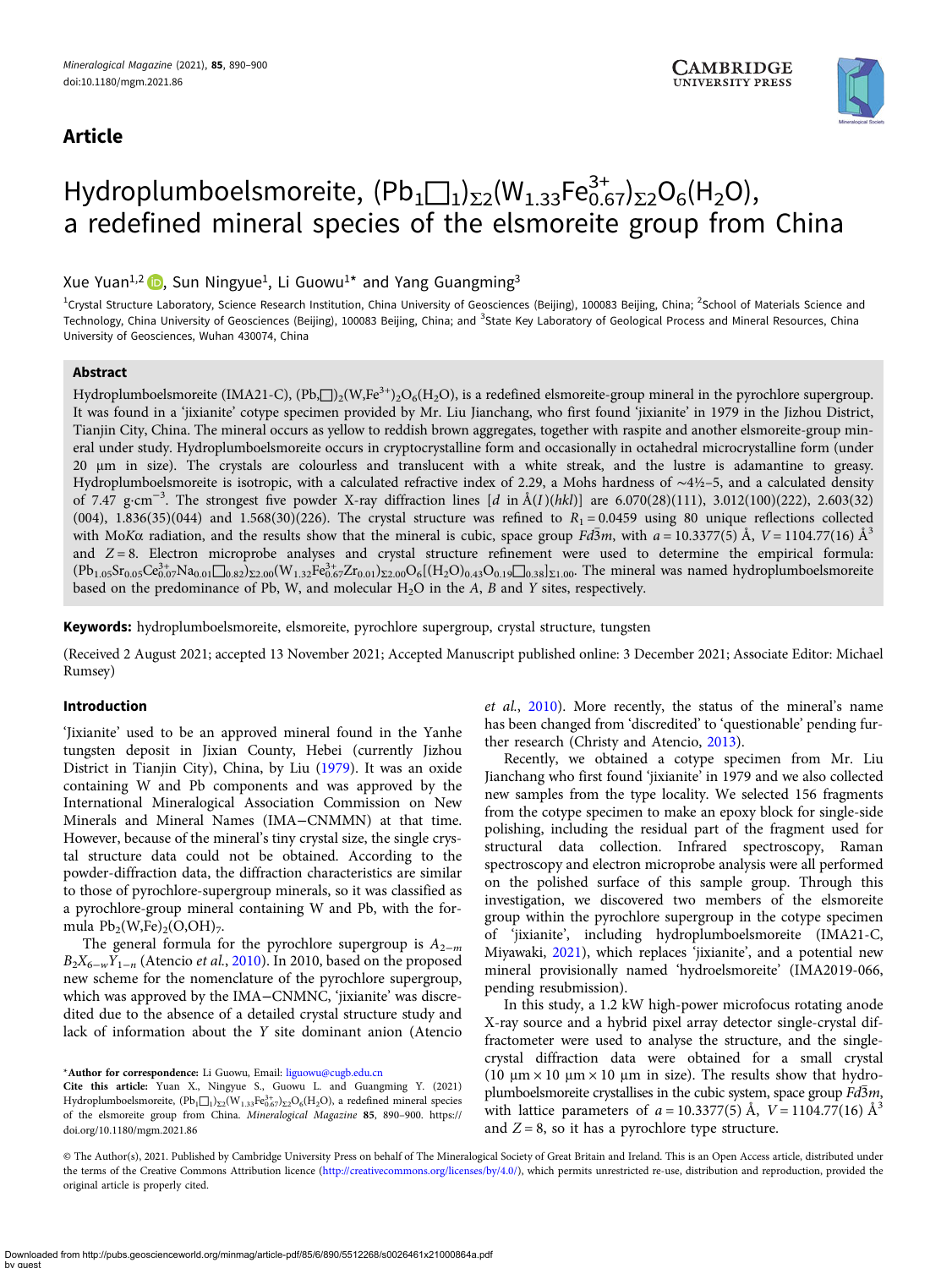

Fig. 1. Geological map of the locality.

The new electron-microprobe analyses carried out on hydroplumboelsmoreite are more accurate than the previous analyses, and were used to determine a simplified formula:  $(Pb,\Box)_{2}(W,$  $Fe^{3+}$ )<sub>2</sub>O<sub>6</sub>(H<sub>2</sub>O). According to the nomenclature of the pyrochlore supergroup, the mineral 'jixianite' is redefined as hydroplumboelsmoreite as it corresponds to a member of the elsmoreite group with Pb dominant in the  $A$  site and  $H_2O$  dominant in the  $Y$  site.

Hydroplumboelsmoreite and its name have been approved by the IMA−CNMNC and replaces 'jixianite'. The type specimen of hydroplumboelsmoreite has been registered within the collections of the Geological Museum of China (Xisi Yangrou hutong No. 15, Xicheng District, Beijing), China, under catalogue number M16125.

#### Occurrence and paragenesis

The mineral was discovered in the oxidised section of hydrothermal tungsten-bearing lead deposits in the Yanhe tungsten deposit in Jixian County, Hebei Province, China, which is now called the Jizhou District in Tianjin City (40°1'54.8''N, 117°17'22.4''E)

The Jixian Yanhe tungsten deposit is situated in the middle of the Yanshan subsidence belt, the west wing of the Malanyu anticline, the southwest section of the Panshan short-axis anticline, and the southern border of the contact zone of the Panshan rock body (porphyritic quartz monzonite) (Fig. 1). The deposit is a high-temperature hydrothermal tungsten-bearing quartz vein type

deposit (Wang et al., [2013\)](#page-10-0). The tungsten mineralisation was related closely to magmatic activity and occurs in the inner contact zone of the rock. The metallogenic rock is mainly Late Indosinian intermediate-felsic rock, and the ore-bearing surrounding rocks are quartz monzonite and medium-to-fine-grained granite (Wen et al., [2015\)](#page-10-0). The occurrence, morphology, and scale of the tungstenbearing quartz veins are strictly controlled by the lithology and structural fractures (Wen et al., [2015](#page-10-0)). More than 290 quartz veins have been found in this area (Wang et al., [2013\)](#page-10-0).

Hydroplumboelsmoreite occurs in the oxidised section of the tungsten-bearing quartz veins (Liu, [1979\)](#page-10-0). The primary minerals in the oxidised zone include quartz, pyrite, ferberite, cassiterite, chalcopyrite, scheelite, acanthite, silver and copper. The secondary minerals found nearby mainly include muscovite, bismutite, raspite, wulfenite, malachite, covellite, hydroplumboelsmoreite, and 'hydroelsmoreite' (under investigation).

Hydroplumboelsmoreite is an uncommon secondary mineral formed in the oxidised zone of the hydrothermal tungstenbearing lead deposits. It mostly occurs as microcrystalline to cryptocrystalline aggregates, with an earthy, honeycombed, or crusty appearance [\(Fig. 2a](#page-2-0)), and the single crystals are tiny [\(Fig. 2b\)](#page-2-0), exhibiting the characteristics of a hypergene mineral. The mineral is commonly intergrown with raspite ([Fig. 2c,d](#page-2-0)) and 'hydroelsmoreite', and may be formed as a secondary mineral after scheelite, ferberite and wulfenite.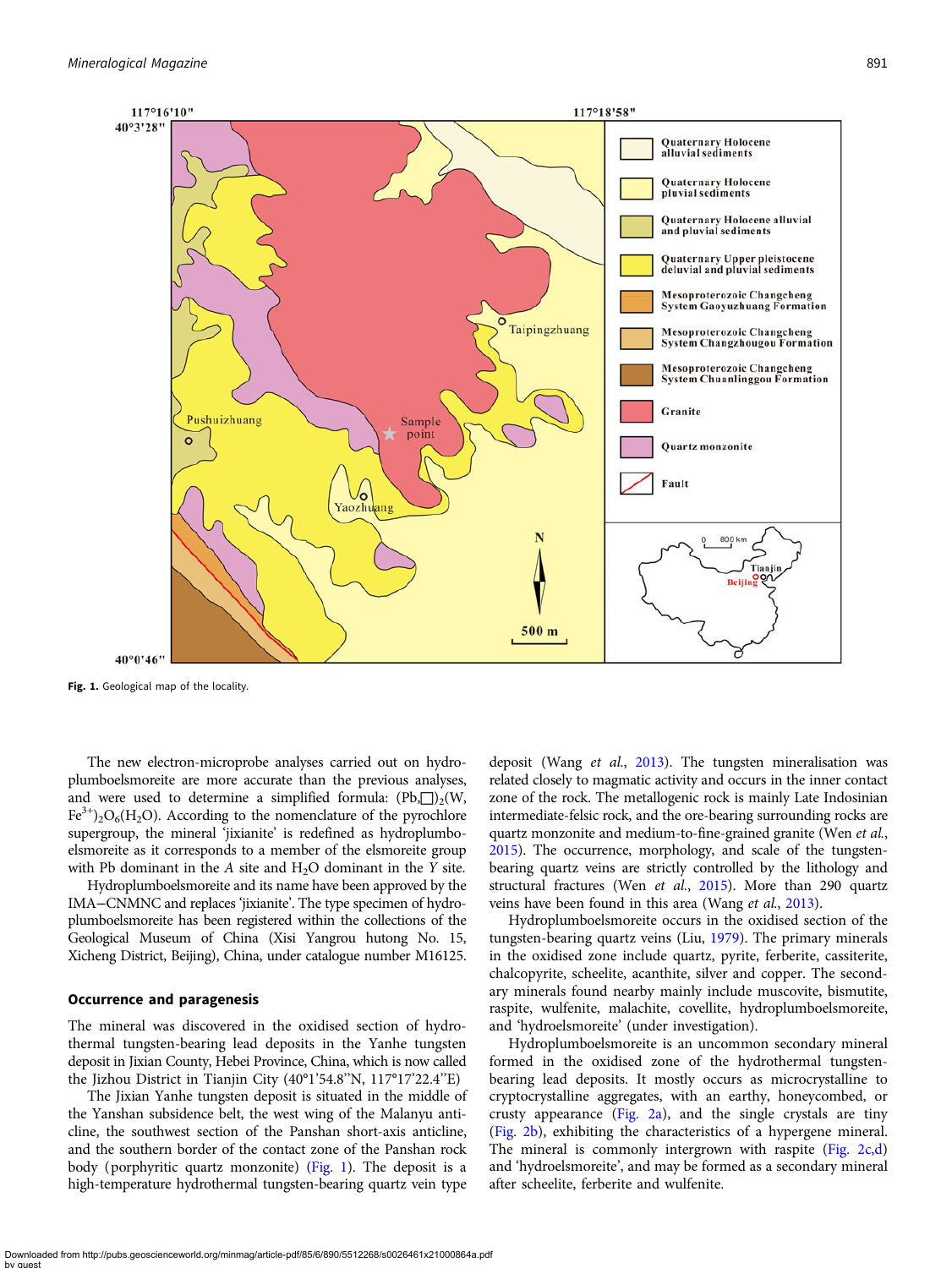<span id="page-2-0"></span>

Fig. 2. Aggregate grains of hydroplumboelsmoreite:  $(a-c)$  aggregate grains of hydroplumboelsmoreite (Hpe) and (d) paragenetic raspite (Rsp) (symbols according to Warr, [2021\)](#page-10-0).

#### Appearance and physical and optical properties

Generally, the aggregations reach 300 μm in size, but crystals are <20 μm across (Fig. 2a,b). Monocrystals are rare, and they are subhedral or allotriomorphic granular, with the dominant form {111}. The aggregates are yellow or reddish brown (Fig. 2a). The crystals are colourless with a white streak, translucent with a greasy lustre, brittle with a conchoidal fracture, and no apparent twinning, cleavage, or parting was observed.

Hydroplumboelsmoreite is isotropic, and the refractive index calculated based on its chemical composition and Gladstone– Dale relationship ( $N = K_d + 1$ , K from Mandarino, [1981](#page-10-0)) is 2.29. No fluorescence was observed.

The density could not be measured because the single-crystal particles of this mineral are tiny and are generally intergrown with other minerals. However, the density calculated based on the empirical formula and the unit cell parameters refined from the single-crystal X-ray diffraction data is 7.47 g⋅cm<sup>-3</sup>. Vickers microhardness tests generally gave values of 278.59– 302.3 kg⋅mm<sup>-2</sup> (HV0.1kgf), and the Mohs hardness estimated by the VHN test is  $\sim$ 4½–5.

# Spectroscopy

# Infrared spectrum

The infrared (IR) spectrum of a polished surface of hydroplumboelsmoreite was obtained using a Bruker27 IR microscope equipped with a liquid nitrogen-cooled detector in reflection mode. The spectrum in the range of 4000–400  $\text{cm}^{-1}$  was collected by averaging 32 s scans at a resolution of 4 cm<sup>-1</sup>. The IR spectrum is shown in [Fig. 3.](#page-3-0) The samples were stored at 110°C for 2 hours before the analysis to avoid the effect of adsorbed water on the test results. The 3552 cm<sup>-1</sup>(strong) and 1631 cm<sup>-1</sup>(medium) bands represent the stretching vibration and bending vibration of  $H_2O$ , respectively. The IR absorption related to the W=O stretching vibration is repre-sented by two peaks at 916(weak) and 859(weak) (Gadsden, [1975;](#page-10-0) Farmer, [1982\)](#page-10-0). All of the other bands in the 400–700 cm<sup>-1</sup> range are due to the vibrations of the elsmoreite-type framework.

#### Raman spectrum

The Raman spectrum was obtained using a RENISHAW in Via-Reflex microscope Raman spectrometer equipped with a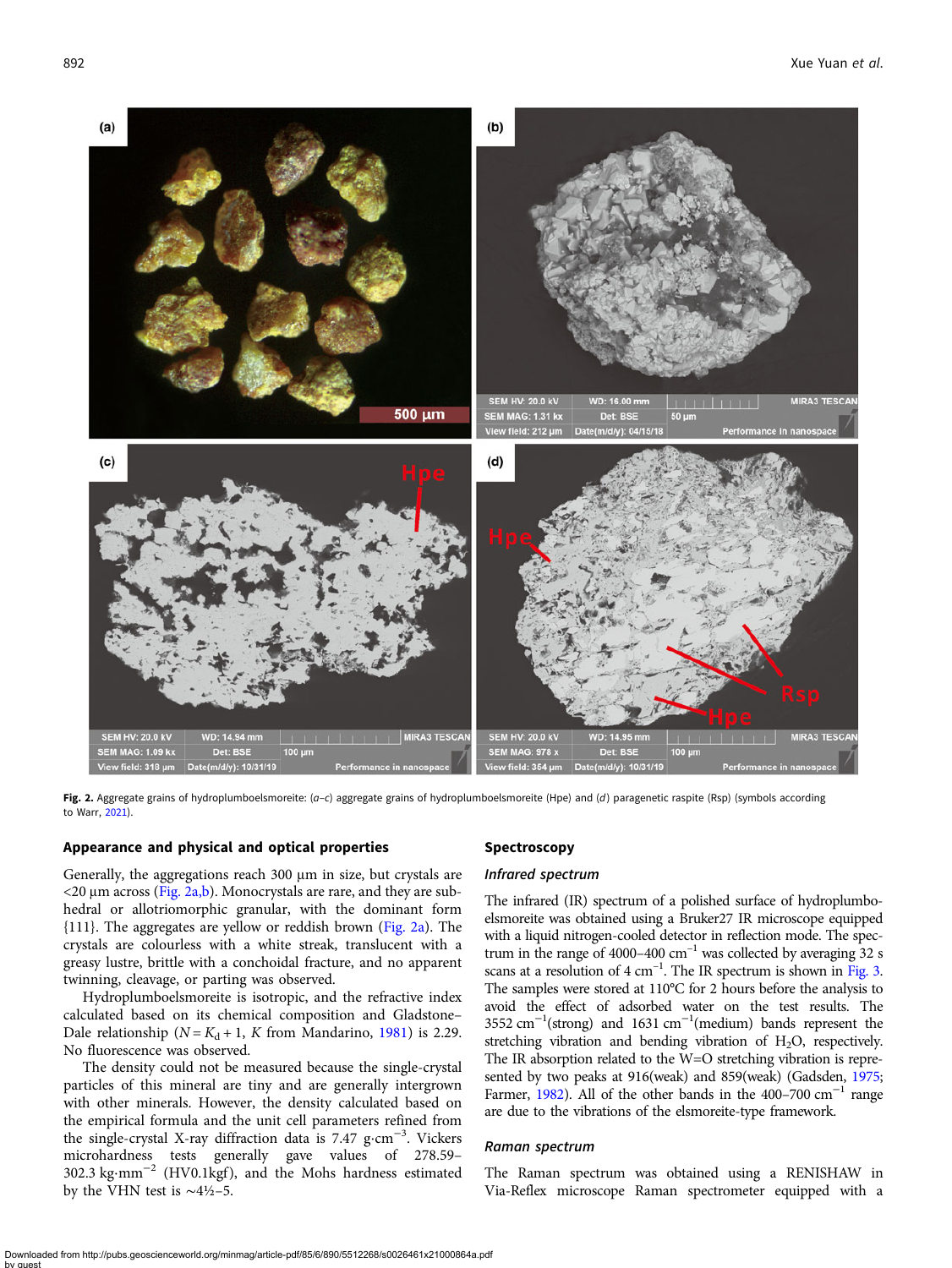<span id="page-3-0"></span>

Fig. 3. Infrared spectrum of hydroplumboelsmoreite.

532 nm laser, in reflection mode, and the data acquisition time was 10 s. The Raman spectrum is shown in [Fig. 4](#page-4-0). The Raman spectrum of hydroplumboelsmoreite is characterised by an intense band at 891 cm<sup>-1</sup> (W=O stretching) (Mills *et al.*, [2017\)](#page-10-0). The bands at 695 and 501 cm−<sup>1</sup> correspond to the O–W–O stretching modes, while the bands at 436 and 362 cm−<sup>1</sup> correspond to the O– W–O bending modes (Gu et al., [2006](#page-10-0)). The bands in the 100–  $350 \text{ cm}^{-1}$  region are assigned to the lattice modes.

The band at 1583 cm<sup>-1</sup> is an indicator of molecular H<sub>2</sub>O, which is consistent with the IR spectrum. There is no obvious O–H stretching vibration band between 3400 and 3500 cm<sup>-1</sup>.

#### Chemical composition

An average of ten spot-analyses was obtained using an electron microprobe (JEOL JXA–8100, wavelength-dispersive spectrometry mode (WDS), 20 kV, 10 nA and 2 μm beam diameter). The analytical data for hydroplumboelsmoreite and 'hydroelsmoreite', and the reported data for 'jixianite' are summarised in [Table 1](#page-4-0). It was found that the contents and total amounts of the different components of hydroplumboelsmoreite and 'hydroelsmoreite' are significantly different while the hydroplumboelsmoreite data are rather similar to those for 'jixianite'.

The samples were stored again, at 110°C for 2 hours before the compositional analysis to avoid the effect of adsorbed water on the test results. Due to the very small particle-size of the hydroplumboelsmoreite, direct determination of  $H_2O$  was not possible. The H2O was calculated based on the structure refinement. The presence of molecular  $H_2O$  and the absence of OH groups were confirmed by the infrared (IR) and Raman spectra. The dominant

occupant of the Y site  $(O2)$  was  $H<sub>2</sub>O$ , which is consistent with the structure refinement, the bond valence sum, and the chemical composition analysis.

Given the known occurrence of hydroplumboelsmoreite in the oxidised zone, the appearance of typical supergene characteristics, the low scattering factor for the W1 site based on the structure refinement, and based on previous studies of elsmoreite-group minerals, all of the Fe was assumed to be trivalent and was assigned to the B site. Ce, Sr, Na and Ca were assumed to be confined to the A site.

On the basis of the results from the electron microscope analyses and crystal structure refinement (see below), the empirical formula is  $(\overline{Pb}_{1.05}Sr_{0.05}Ce_{0.07}^{3+}Na_{0.01}\square_{0.82})_{\Sigma2.00}(W_{1.32}Fe_{0.67}^{3+}Zr_{0.01})_{\Sigma2.00}$  $O_6[(H_2O)_{0.43}O_{0.19}\square_{0.38}]_{\Sigma1.00}$ , calculated on the basis of  $B = 2$ .

Moreover, because hydroplumboelsmoreite and 'hydroelsmoreite' are indistinguishable in terms of appearance, it is not possible to determine whether the chemical data for 'jixianite' (Liu, [1979](#page-10-0)) derived via wet-chemical analysis using larger amounts of subsample are accurate or not, and we speculate that the sample analysed may have been a mixture of raspite, hydroplumboelsmoreite and 'hydroelsmoreite'.

# X-ray diffraction and crystallography

#### Powder X-ray diffraction

The powder X-ray diffraction data [\(Table 2](#page-5-0)) were obtained using a Rigaku Oxford Diffraction XtaLAB PRO-007HF (MoKα, 50 kV and 24 mA) by the powder rotations method, from the 0.2 mm  $\times$  0.2 mm  $\times$  0.2 mm aggregated fragment used for all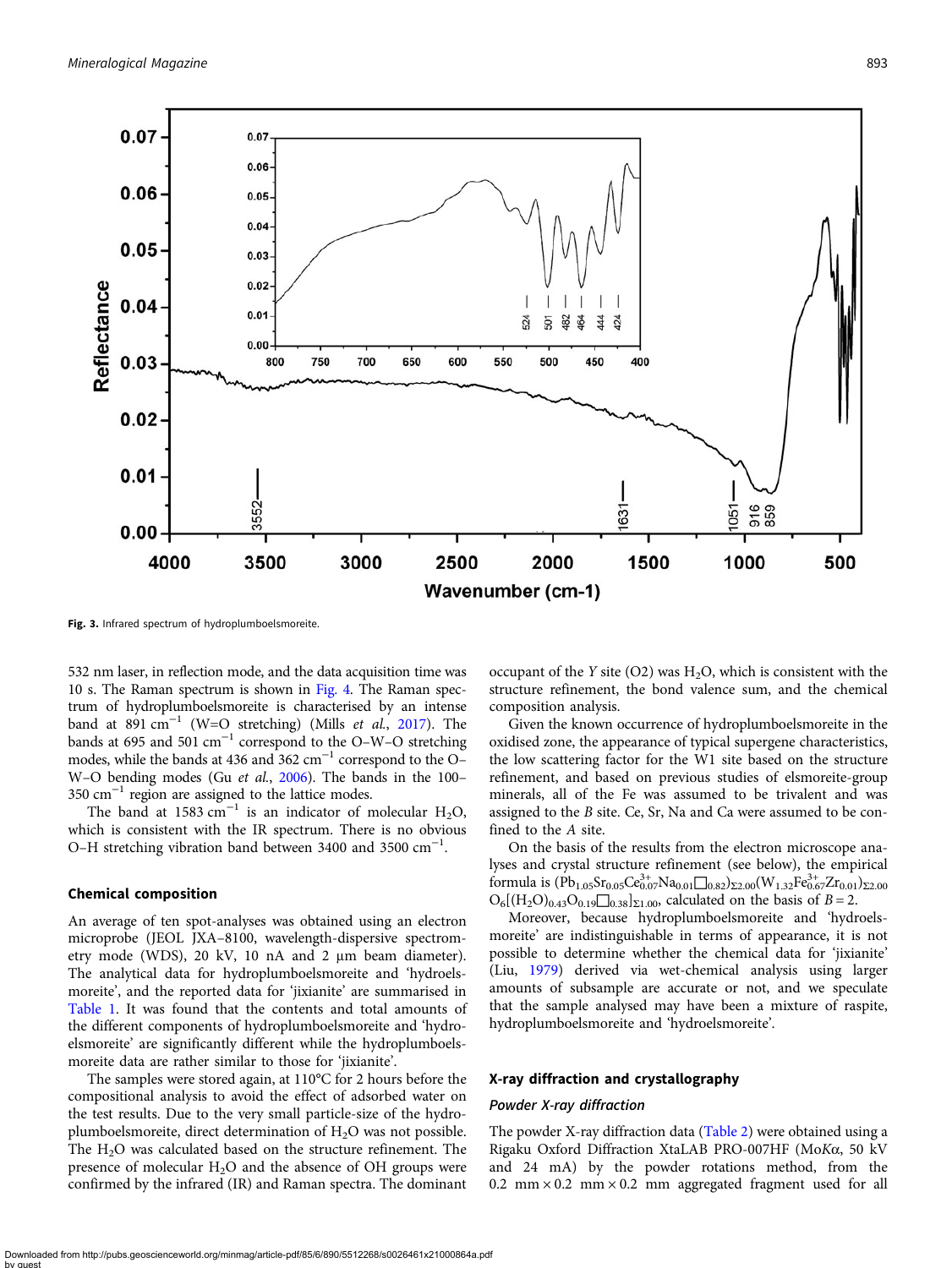<span id="page-4-0"></span>

Fig. 4. Raman spectrum of hydroplumboelsmoreite.

Table 1. Chemical data (in wt.%) for hydroplumboelsmoreite, 'hydroelsmoreite' and 'jixianite'.

|                                | Hydroplumboelsmoreite    |               |      |       | 'Hydroelsmoreite' |      |                    | 'Jixianite' ** |
|--------------------------------|--------------------------|---------------|------|-------|-------------------|------|--------------------|----------------|
| Constituent                    | Mean                     | Range         | S.D. | Mean  | Range             | S.D. | Probe standard     | Mean           |
| MgO                            |                          |               |      | 0.01  | $0 - 0.03$        | 0.01 | Pyrope             | 0.20           |
| Na <sub>2</sub> O              | 0.03                     | $n.d.-0.12$   | 0.04 | 0.27  | $0.05 - 0.38$     | 0.09 | Albite             |                |
| WO <sub>3</sub>                | 48.71                    | 46.23-51.33   | 1.69 | 59.82 | 52.72-63.23       | 3.22 | Scheelite          | 50.39          |
| PbO                            | 37.49                    | 35.27-40.40   | 1.66 | 22.70 | 19.77-27.49       | 2.23 | PbCrO <sub>4</sub> | 38.72          |
| SrO                            | 0.90                     | $0.81 - 0.99$ | 0.05 | 0.95  | $0.88 - 1.08$     | 0.06 | Celestite          |                |
| $\mathsf{Al}_2\mathsf{O}_3$    | 0.01                     | $n.d.-0.04$   | 0.01 | 0.20  | $0 - 0.75$        | 0.30 | $Y_3Al_5O_{12}$    |                |
| Fe <sub>2</sub> O <sub>3</sub> | 8.50                     | $8.05 - 9.03$ | 0.36 | 6.75  | $4.53 - 11.11$    | 2.25 | Synthetic Fe       | 7.24(FeO***)   |
| $K_2O$                         | 0.01                     | $n.d.-0.04$   | 0.01 | 0.04  | $0 - 0.11$        | 0.03 | Sanidine           |                |
| MnO                            | 0.01                     | $n.d.-0.04$   | 0.02 | 0.04  | $0 - 0.11$        | 0.04 | MnSiO <sub>3</sub> |                |
| CaO                            | 0.04                     | $n.d.-0.15$   | 0.05 | 0.43  | $0.1 - 0.62$      | 0.16 | CaSiO <sub>3</sub> |                |
| Ta <sub>2</sub> O <sub>5</sub> | 0.03                     | $n.d.-0.13$   | 0.04 | 0.09  | $0 - 0.40$        | 0.13 | Manganotantalite   |                |
| ZrO <sub>2</sub>               | 0.26                     | $0.16 - 0.36$ | 0.08 | 0.27  | $0.09 - 0.39$     | 0.08 | ZrO <sub>2</sub>   |                |
| Ce <sub>2</sub> O <sub>3</sub> | 1.73                     | $1.61 - 1.85$ | 0.08 | 1.67  | $1.18 - 2.08$     | 0.29 | Monazite-(Ce)      |                |
| Nb <sub>2</sub> O <sub>5</sub> | 0.06                     | $n.d.-0.26$   | 0.09 | 0.09  | $0 - 0.18$        | 0.07 | KNbO <sub>3</sub>  |                |
| UO <sub>2</sub>                | 0.01                     | $n.d.-0.06$   | 0.02 |       |                   |      | Metallic uranium   |                |
| F.                             | n.d.                     | n.d.          | n.d. | n.d.  | n.d.              | n.d. | Fluorapatite       |                |
| TiO <sub>2</sub>               | 0.03                     | $n.d.-0.08$   | 0.04 | -     |                   |      | Rutile             |                |
| MoO                            |                          |               |      |       |                   |      |                    | 0.01           |
| CuO                            | $\overline{\phantom{0}}$ |               |      |       |                   |      |                    | 0.27           |
| Total                          | 97.81                    | 97.16-98.56   | 0.43 | 93.34 | 92.11-94.50       | 0.79 |                    | 96.83          |
| $H_2O^*$                       | 1.27                     |               |      |       |                   |      |                    |                |

Notes: 'hydroelsmoreite' and 'jixianite' are not valid minerals approved by the IMA (Pasero, [2021\)](#page-10-0). S.D. = standard deviation; n.d. = not detected; '–' = not analysed \* H<sub>2</sub>O calculated by structure refinement; \*\*Data from Liu ([1979](#page-10-0)); \*\*\*FeO = Fe<sub>2</sub>O<sub>3</sub> + FeO

the test. The powder X-ray diffraction pattern of hydroplumboelsmoreite (MoK $\alpha$ ) is shown in [Fig. 5.](#page-5-0) The five strongest powder X-ray diffraction lines  $[d \text{ in } \AA(I)(hkl)]$  are  $6.070(28)(111)$ , 3.012(100)(222), 2.603(32)(004), 1.836(35)(044) and 1.568(30)(226). The unit cell parameters refined from the powder-diffraction data using the Chekcell software (Jean and Bernard, [2001](#page-10-0)) are as follows: cubic,  $Fd\bar{3}m$  (#227),  $a = 10.388(11)$  Å,  $V = 1121(3)$  Å<sup>3</sup> and  $Z = 8$ .

# Single-crystal X-ray diffraction and structure determination

The single-crystal X-ray analysis was carried out using a Rigaku Oxford Diffraction XtaLAB PRO-007HF rotating anode microfocus X-ray source (1.2 kW, ΜοΚα,  $\lambda = 0.71073$  Å) and a hybrid pixel array detector single-crystal diffractometer. The analytical conditions were 50 kV, 24 mA and an exposure time of 100 s per frame. A single crystal particle (10 μm × 10 μm × 10 μm in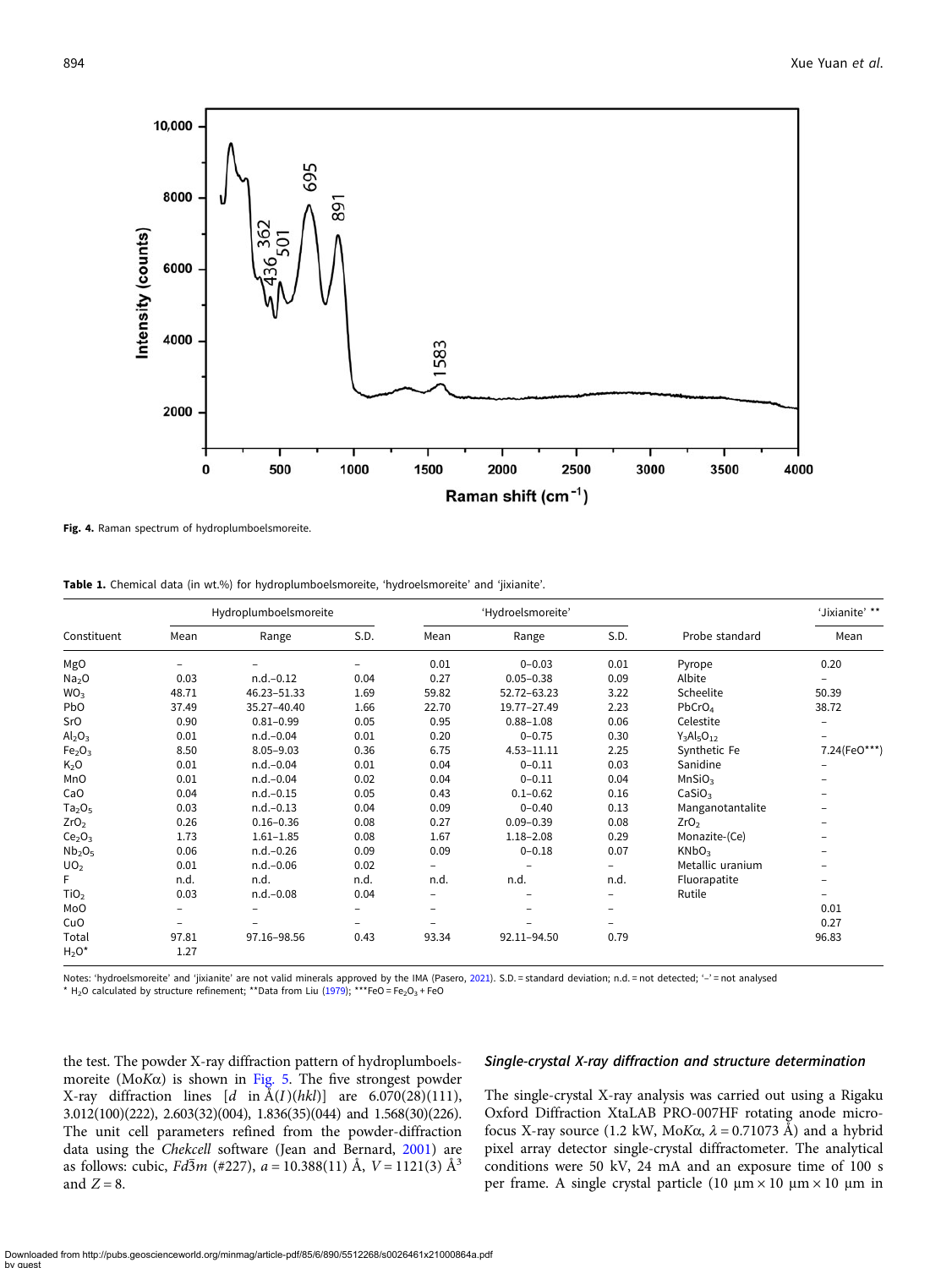<span id="page-5-0"></span>Table 2. Powder X-ray diffraction data (d in Å) for hydroplumboelsmoreite.

| $I_{\rm obs}$ | $I_{calc}$     | $d_{\rm obs}$ | $d_{calc}$ | hkl |
|---------------|----------------|---------------|------------|-----|
| 28            | 10             | 6.070         | 5.998      | 111 |
| 19            | 5              | 3.156         | 3.132      | 113 |
| 100           | 100            | 3.012         | 2.999      | 222 |
| 32            | 34             | 2.603         | 2.597      | 004 |
| 8             | $\overline{2}$ | 2.000         | 1.999      | 115 |
| 35            | 35             | 1.836         | 1.837      | 044 |
| 5             | $\overline{2}$ | 1.753         | 1.756      | 135 |
| 30            | 31             | 1.568         | 1.566      | 226 |
| 9             | 8              | 1.499         | 1.500      | 444 |
| 6             | $\mathbf{1}$   | 1.455         | 1.455      | 117 |
| 6             | 1              | 1.349         | 1.353      | 355 |
| 6             | 4              | 1.298         | 1.299      | 008 |
| 11            | 9              | 1.192         | 1.192      | 266 |
| 7             | 7              | 1.161         | 1.162      | 048 |

The strongest lines are given in bold.

size) from the powder X-ray diffraction sample was analysed. The structure solution and refinement were performed using SHELX 2014 (Sheldrick, [2015\)](#page-10-0), and the crystal structure was determined using the direct method. The details of the data collection and structure refinement for hydroplumboelsmoreite are summarised in [Table 3](#page-6-0). The atom coordinates and site occupancies are listed in [Table 4](#page-6-0). The anisotropic displacement parameters are listed in [Table 5](#page-6-0). Selected geometric parameters are listed in [Table 6.](#page-6-0) The bond valences and bond-valence sums are presented in [Table 7](#page-6-0). The crystal structure of hydroplumboelsmoreite is shown in [Fig. 6](#page-7-0). The crystal structure refinement converged to  $R_1 = 0.0459$  for 80 reflections with  $|F_0| > 4\sigma F$  and 0.0509 for all 94 reflections. The crystallographic information file has been

deposited with the Principal Editor of Mineralogical Magazine and is available as Supplementary material (see below).

The research results show that this mineral crystallises in the cubic system, space group  $Fd\overline{3}m$ , with lattice parameters of  $a =$ 10.3377(5) Å,  $V = 1104.77(16)$  Å<sup>3</sup> and  $Z = 8$ . The crystal structure is the pyrochlore type structure. W is  $[6]$ -coordinated (site 16*c*), is located at the centre of octahedron, and the W−O bond length is 1.944 Å. Pb, as a large cation, is  $[8]$ -coordinated (site 16*d*), is distributed in the channel, and the Pb−O bond length is 2.238 Å and 2.652 Å. Pb dominantly occupies the A site, while  $H_2O$  predominantly occupies the Y site (site 8b). Thus, hydroplumboelsmoreite is still a pyrochlore-supergroup mineral. The ideal end-member formula is  $(Pb_1 \Box_1)_{\Sigma_2} (W_{1,33}Fe_{0,67}^{3+})_{\Sigma_2} O_6(H_2O)$  based on the crystal structure.

The structure refinement process and water content analysis were as follows: The occupancy of the  $A$  and  $B$  sites were fixed based on the compositional data collected from the homologous particle. The A site was occupied predominantly by Pb; and the B site was occupied by W and Fe. As other members of the elsmoreite group, i.e. hydroxykenoelsmoreite (Mills et al., [2017](#page-10-0)), are found in lower symmetric space groups due to the ordered distributions of Fe and W, we tried to find lower symmetric space groups to solve the structure of hydroplumboelsmoreite, however no satisfactory results were found. Hence, the W and Fe should be disordered in our sample. The B site was fixed with  $(W_{1,33}Fe_{0.67}^{3+})$ in the refinement process. The  $X$  site was assumed to be fully occupied, which was proven by the bond valence sums (BVS).

When we assumed the Y site (O2) was fully occupied by  $O^*$ (e.g.  $O^{2-}$ , OH<sup>-</sup>, or H<sub>2</sub>O), the  $U_{\text{eq}}$  of O2 was 0.14766 Å<sup>2</sup>, which seemed too high for O atoms. This may have been due to the following two reasons: (1) the quality of the diffraction data was not



Fig. 5. Powder X-ray diffraction pattern of hydroplumboelsmoreite (MoK $\alpha$ ).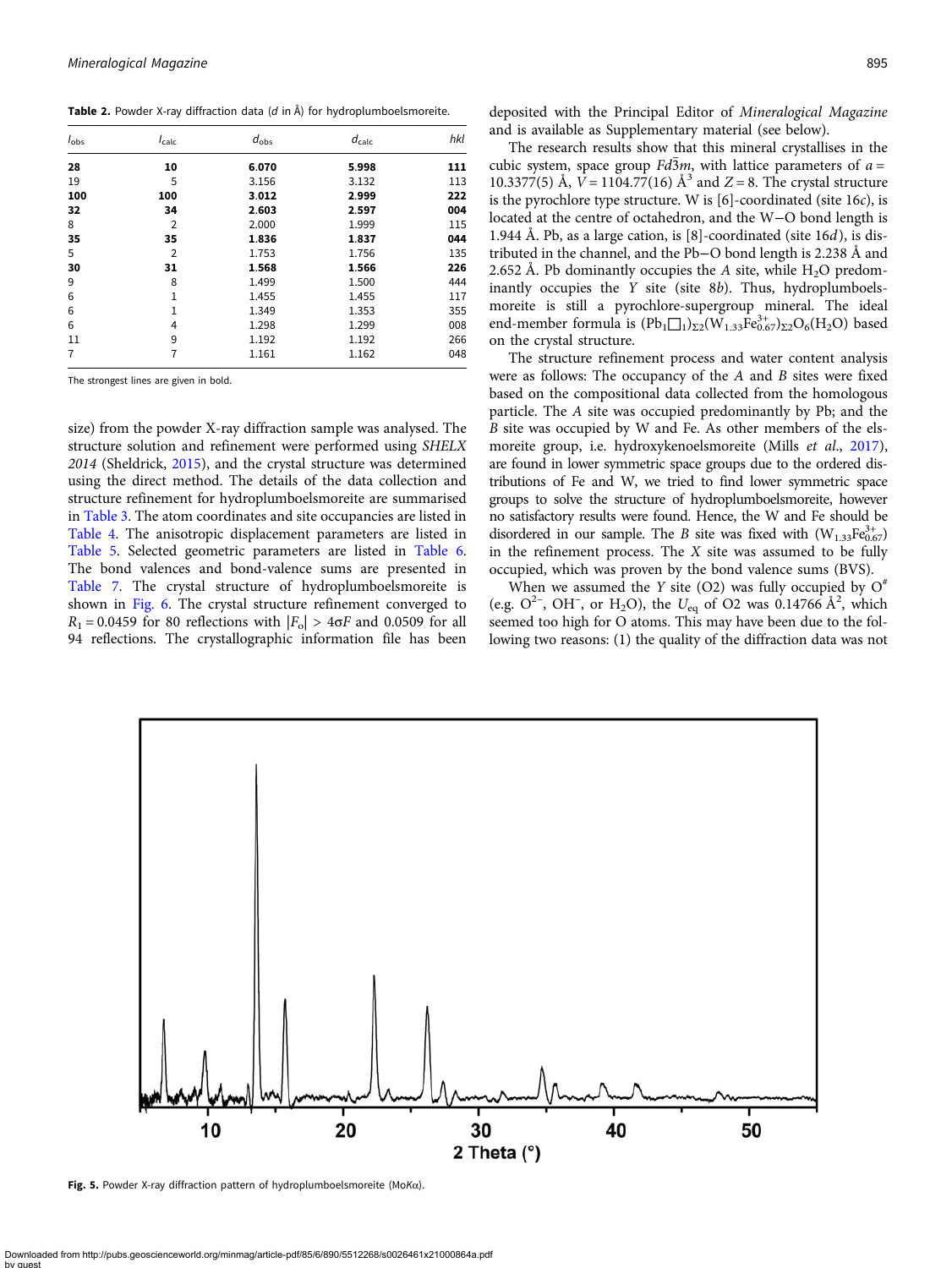<span id="page-6-0"></span>

|  |                        |  | <b>Table 3.</b> Data collection and structure refinement details for |  |
|--|------------------------|--|----------------------------------------------------------------------|--|
|  | hydroplumboelsmoreite. |  |                                                                      |  |

| Crystal data                                                                              |                                                          |
|-------------------------------------------------------------------------------------------|----------------------------------------------------------|
| Formula derived from the<br>structure refinement                                          | $Pb_{1,01}(W_{1,33}Fe_{0,67}^{3+})_{52}O_6(H_2O)_{0,62}$ |
| Crystal size (mm)                                                                         | $0.01 \times 0.01 \times 0.01$                           |
| Temperature (K)                                                                           | 293(2)                                                   |
| $a, b, c (\AA)$                                                                           | 10.3377(5), 10.3377(5), 10.3377(5)                       |
| $\alpha$ , $\beta$ , $\gamma$ (°)                                                         | 90, 90, 90                                               |
| $V(\AA^3)$                                                                                | 1104.77(16)                                              |
| Ζ                                                                                         | 8                                                        |
| Calculated density ( $g \cdot cm^{-3}$ )                                                  | 7.382                                                    |
| $\mu$ (mm <sup>-1</sup> )                                                                 | 60.878                                                   |
| Data collection                                                                           |                                                          |
| Crystal description                                                                       | Colourless octahedral grain                              |
| Instrument                                                                                | XtaLAB PRO-007HF                                         |
| Radiation type, wavelength (A)                                                            | Mo <sub>Kα</sub> , 0.71073                               |
| $2\theta$ range ( $\degree$ )                                                             | 6.826 to 58.176                                          |
| Absorption correction                                                                     | Multi-scan                                               |
| $T_{\min}, T_{\max}$                                                                      | 0.61312, 1.00000                                         |
| No. of measured, independent and<br>observed $[1 > 2\sigma(1)]$ reflections               | 1549, 94, 80                                             |
| $R_{\text{int}}$                                                                          | 0.0509                                                   |
| Data completeness to 25.242° $\theta$ (%)                                                 | 100                                                      |
| Indices range of $h, k, l$                                                                | $-14 \le h \le 9, -14 \le k \le 12, -14 \le l \le 9$     |
| <b>Refinement</b>                                                                         |                                                          |
| Refinement                                                                                | Full-matrix least squares on $F^2$                       |
| Weighting coefficients $a, b^*$                                                           | 0.061, 39.6                                              |
| Number of reflections, parameters,<br>restraints                                          | 94,11,0                                                  |
| $R_1$ [ $l > 2\sigma(l)$ ], $R_1$ (all)                                                   | 0.0459, 0.0509                                           |
| $WR_2$ [ $l > 2\sigma(l)$ ], $WR_2$ (all)                                                 | 0.1237, 0.1269                                           |
| GoF                                                                                       | 1.322                                                    |
| $\Delta\rho_{\rm max}$ , $\Delta\rho_{\rm min}$ (e <sup>-<math>\rm \AA^{-3})</math></sup> | $1.86, -1.56$                                            |

\*w =  $1/[\sigma^2(F_0^2) + (aP)^2 + bP]$ , where  $P = [\max(F_0^2, 0) + 2F_c^2]/3$ 

Table 4. Atomic coordinates for hydroplumboelsmoreite.

| Atom            | Wyckoff | Occupancy | x/a           | y/b           | z/c           |
|-----------------|---------|-----------|---------------|---------------|---------------|
| $Pb1(\equiv A)$ | 16c     | 0.504     | $\frac{3}{4}$ | ⅓             | $\frac{1}{4}$ |
| $W1(\equiv B)$  | 16d     | 0.667     | $\frac{1}{2}$ | $\frac{1}{4}$ | $\frac{1}{4}$ |
| $Fe1(\equiv B)$ | 16d     | 0.333     | $\frac{1}{2}$ | 1/4           | $\frac{1}{4}$ |
| $O1(\equiv X)$  | 48f     |           | 0.5641(10)    | $\frac{3}{8}$ | $\frac{3}{8}$ |
| $O2(\equiv Y)$  | 8а      | 0.62(6)   | $\frac{5}{8}$ | $\frac{5}{8}$ | $\frac{1}{8}$ |

satisfactory; and (2) the Y site was not fully occupied by  $O^*$ . The first reason seems untenable, as there is another  $O1$  atom  $(X$  site) in the structure with a lower  $U_{\text{eq}}$  value of 0.027, and the  $R_1$  and  $wR_2$  values are acceptable [\(Table 8\)](#page-7-0). As for the second reason, in pyrochlore-supergroup minerals (including the elsmoreite group), the Y site can be occupied by  $\Box$ ,  $O^{2}$ , OH<sup>-</sup>, H<sub>2</sub>O, F<sup>-</sup>,  $K^+$ ,  $Cs^+$  and  $Rb^+$  (Atencio *et al.*, [2010](#page-10-0)). The electron microprobe analysis (EMPA) data shows that there are trace amounts of K,

Table 6. Selected geometric bond distances (Å) for hydroplumboelsmoreite.

| Pb1-02   | $2.238(0)$ ×2 | $W1(Fe1)-O1$              | $1.944(3) \times 6$ |
|----------|---------------|---------------------------|---------------------|
| $Pb1-01$ | $2.652(7)$ ×6 | $\langle W(Fe)-O \rangle$ | 1.944               |
| $Pb-0$   | 2.549         |                           |                     |

Table 7. Bond-valence sums for hydroplumboelsmoreite.

|     | A site                       | B site                                        | O sum |
|-----|------------------------------|-----------------------------------------------|-------|
| 01  | $0.124\times 61$             | $0.627 \times 6 + 0.203 \times 61$            | 1.908 |
|     | $0.124 \times 2 \rightarrow$ | $0.627 \times 2 + 0.203 \times 2 \rightarrow$ |       |
| 02  | $0.180 \times 21$            |                                               | 0.720 |
|     | $0.180\times4\rightarrow$    |                                               |       |
| Sum | 1.104                        | 4.980                                         |       |
|     |                              |                                               |       |

Note: The bond strength for the A site is based on an occupancy of 0.504Pb<sup>2+</sup>, a B site occupancy of  $0.667W^{6+}$  +  $0.333Fe^{3+}$ , and an O2 occupancy of 0.626. The bond-valence calculations were done using the equation and constants of Brown [\(1977](#page-10-0)),  $S = \exp[R_0 - d_0]/b]$ , bond parameters for Pb<sup>2+</sup>–O from Krivovichev and Brown ([2001](#page-10-0)), bond parameters for W<sup>6+</sup>–O from Brese and O'Keeffe ([1991](#page-10-0)), and bond parameters for Fe $3+$ –O from Gagné and Hawthorne [\(2015\)](#page-10-0).

but no detectable F, Cs and Rb. Therefore, only □, O, OH<sup>-</sup>, or  $H<sub>2</sub>O$  is possible in the Y site of our sample.

The nature of the occupancy of the Y site was determined using the successful refinement procedure described by Li et al. ([2020\)](#page-10-0) for hydroxyplumbopyrochlore. (1) Omitting the O2 atom from the refinement results in  $R_1 = 0.051$  and the largest peak in the difference-Fourier map shows 4.32  $e^-$  at the Y site, suggesting an  $O^*$  occupancy of >50%. (2) The site occupancy and displacement parameters for O2 were allowed to vary simultaneously, resulting in the site occupancy factor (s.o.f.) of  $O2 =$ 0.699 and  $U_{\text{eq}} = 0.087$ . This seems too high for this sample. If there are H atoms around the O2, the higher  $U_{eq}$  will contain part of the contributions of the H to the O2, leading to a higher s.o.f. value of the O2. (3) Based on the  $U_{eq}$  of the O2 fixed in a range of reasonable  $U_{\text{iso}}$  values, refinement results of the O2 occu-pancy were obtained as presented in [Table 8](#page-7-0). The  $U_{\text{iso}}$  value of 0.06  $\AA^2$  in the Y site is acceptable in the structure refinement process of pyrochlore-supergroup minerals (Li et al., [2020\)](#page-10-0), and it produces a good result of O<sub>0.62</sub> $\square$ <sub>0.38</sub>, with lower R<sub>1</sub> and wR<sub>2</sub> values than under the fully occupied model. (4) The difference-Fourier electron density (DFED) along (111) [\(Fig. 7](#page-7-0)) shows that there are obvious positive anomalies around O2 (in blue) compared to the lack of an obvious positive anomaly around O1 in the X site, which is powerful evidence of the existence of H atoms around O2 (Plasil et al., [2014\)](#page-10-0). The 3D−DFED around O2 ([Fig. 8\)](#page-7-0) shows that ten maxima in the additional electron density occur, four of them directed towards the face centres and six towards edge mid-points of the  $[O2Pb1_4]$  tetrahedron, away from the O2−Pb1 vectors; these are interpreted as possible locations of the H atoms. Angles between O−H vector directions

Table 5. Anisotropic displacement parameters and isotropic displacement parameters ( $\hat{A}^2$ ) for hydroplumboelsmoreite.

| Atom                             | $11^{11}$  | 122        | $11^{33}$  | $U^{12}$     | 113       | $11^{23}$    | $U_{\rm ea}$      |
|----------------------------------|------------|------------|------------|--------------|-----------|--------------|-------------------|
| $Pb1(\equiv A)$                  | 0.0440(11) | 0.0440(11) | 0.0440(11) | $-0.0040(6)$ | 0.0035(6) | $-0.0040(6)$ | 0.0440(11)        |
| $W1(\equiv B)$                   | 0.0227(9)  | 0.0227(9)  | 0.0227(9)  | 0.0024(2)    | 0.0024(2) | $-0.0024(2)$ | 0.0227(9)         |
| $Fe1(\equiv B)$                  | 0.0227(9)  | 0.0227(9)  | 0.0227(9)  | 0.0024(2)    | 0.0024(2) | $-0.0024(2)$ | 0.0227(9)         |
| $O1(\equiv X)$<br>$O2(\equiv Y)$ | 0.028(6)   | 0.027(3)   | 0.027(3)   | 0.000        | 0.000     | 0.001(5)     | 0.027(2)<br>0.060 |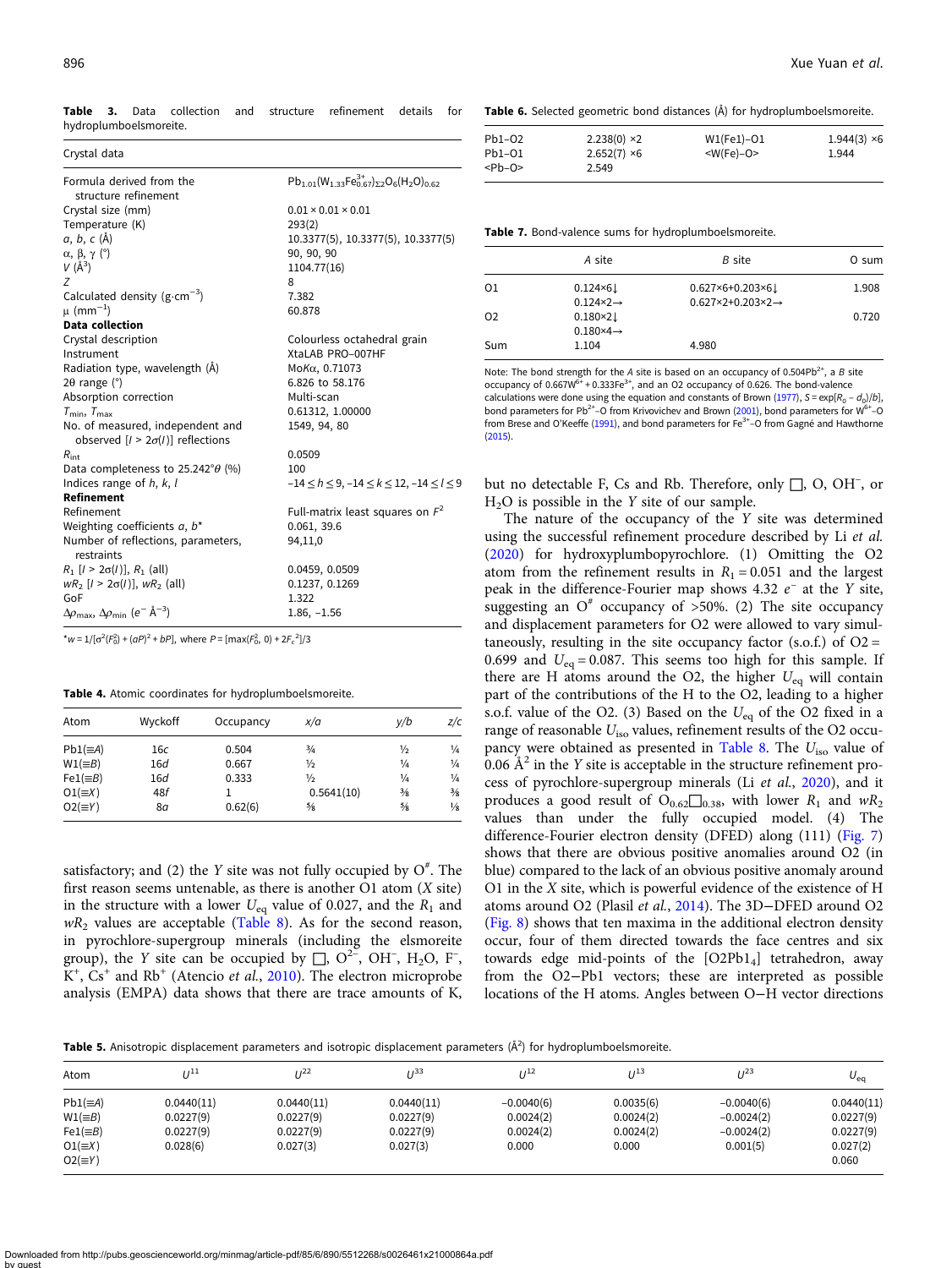<span id="page-7-0"></span>

Fig. 6. General projection of the crystal structure of hydroplumboelsmoreite (a) along the a-axis and (b) the [110] projection. A site: (Pb, $\Box$ ). Drawn using Vesta (Momma and Izumi, [2011](#page-10-0)).

Table 8. Site occupancy factors (s.o.f),  $R_1$  and difference-Fourier values for the Y site under different  $U_{\text{iso}}$  values.

|                                     | $U_{\rm ea}$ | $R_1$  | wR <sub>2</sub> | s.o.f. | Difference Fourier |
|-------------------------------------|--------------|--------|-----------------|--------|--------------------|
| 02 atom omitted                     |              | 0.0514 | 0.1600          | 0      | $+4.32 e^-$        |
| Full s.o.f                          | 0.14766      | 0.0464 | 0.1279          |        | $-0.24 e^{-}$      |
| Variable s.o.f and $U_{\text{iso}}$ | 0.08736      | 0.0456 | 0.1244          | 0.699  | $-0.52 e^{-}$      |
| Fixed $Uiso$ 0.03                   | 0.03         | 0.0467 | 0.1312          | 0.504  | $-1.01 e^{-}$      |
| Fixed $Uiso 0.04$                   | 0.04         | 0.0465 | 0.1295          | 0.547  | $-0.88 e^{-}$      |
| Fixed $Uiso$ 0.05                   | 0.05         | 0.0461 | 0.1281          | 0.586  | $-0.77 e^{-}$      |
| Fixed $Uiso 0.06$                   | 0.06         | 0.0459 | 0.1268          | 0.620  | $-0.69 e^{-}$      |

such as  $[111]\wedge[1\overline{1}\overline{1}]$  and  $[100]\wedge[\overline{1}11]$  are 109.5° and 125.3°, respectively. These are broadly compatible with the 104° typical for an H2O molecule and suggest possible orientations for that molecule. The Raman spectrum and BVS calculation also demonstrate



Fig. 7. Difference-Fourier electron density mapping along (111). Drawn using Olex2 (Dolomanov et al., [2009](#page-10-0)).

the existence of molecular  $H_2O$  in the Y site. As the determination of the exact H positions using only the DFED is not reliable, we do not list the atomic coordinates of H. (5) Subsequently,  $({}^{\text{Y}}O_{0.62}^{\#}$ ,  $\Box_{0.38})$  in the Y site is indicated, where  $O^*$  denotes the amount of occupation needed to balance the formula's charge recalculated into O atoms. It should be noted that the empirical formula from the EMPA shows the requirement of a charge of –0.38 in the Y site, thus  $0.43H_2O$ ,  $0.19O^{2-}$  and  $0.38\Box$  (vacancy) are assigned to the Y site. This corresponds to the 1.27 wt.% H<sub>2</sub>O chemical composition and 99.08 wt.% total. Therefore, the empirical formula calculated on the basis of  $B = 2$  is  $(Pb_{1.05}Sr_{0.05}Ce_{0.07}^{3+}Na_{0.01}\square_{0.82})_{\Sigma2}(W_{1.32}Fe_{0.67}^{3+})$ Zr<sub>0.01</sub>)<sub>Σ2</sub>O<sub>6</sub>[(H<sub>2</sub>O)<sub>0.43</sub>O<sub>0.19</sub> $\Box$ <sub>0.38</sub>]<sub>Σ1</sub>.

In fact, for the full or open occupancies of the Y site, or a fixed  $U_{\text{eq}}$  = 0.06, the refinements based on these three conditions lead to the Y site being occupied by  $[(H_2O)_{0.81}O_{0.19}]$ ,  $[(H_2O)_{0.51}$  $O_{0.19}$  $\Box_{0.30}$ ], or  $[(H_2O)_{0.43}O_{0.19}$  $\Box_{0.38}]$ , which all result in the conclusion that  $H_2O$  is dominant in the Y site.

Therefore, this new mineral is an elsmoreite-group mineral of the pyrochlore supergroup, and it was named hydroplumboelsmoreite according to the predominance of Pb in the A site and molecular  $H_2O$  in the Y site.



Fig. 8. Difference-Fourier electron density in the vicinity of the Pb1/O2 atoms. View of part of the hydroplumboelsmoreite structure, where the significant maxima of the positive difference electron density is located only around the O2 atom and four of them direct towards the face centres and six towards edge mid-points of the tetrahedron, away from the O2−Pb1 vectors.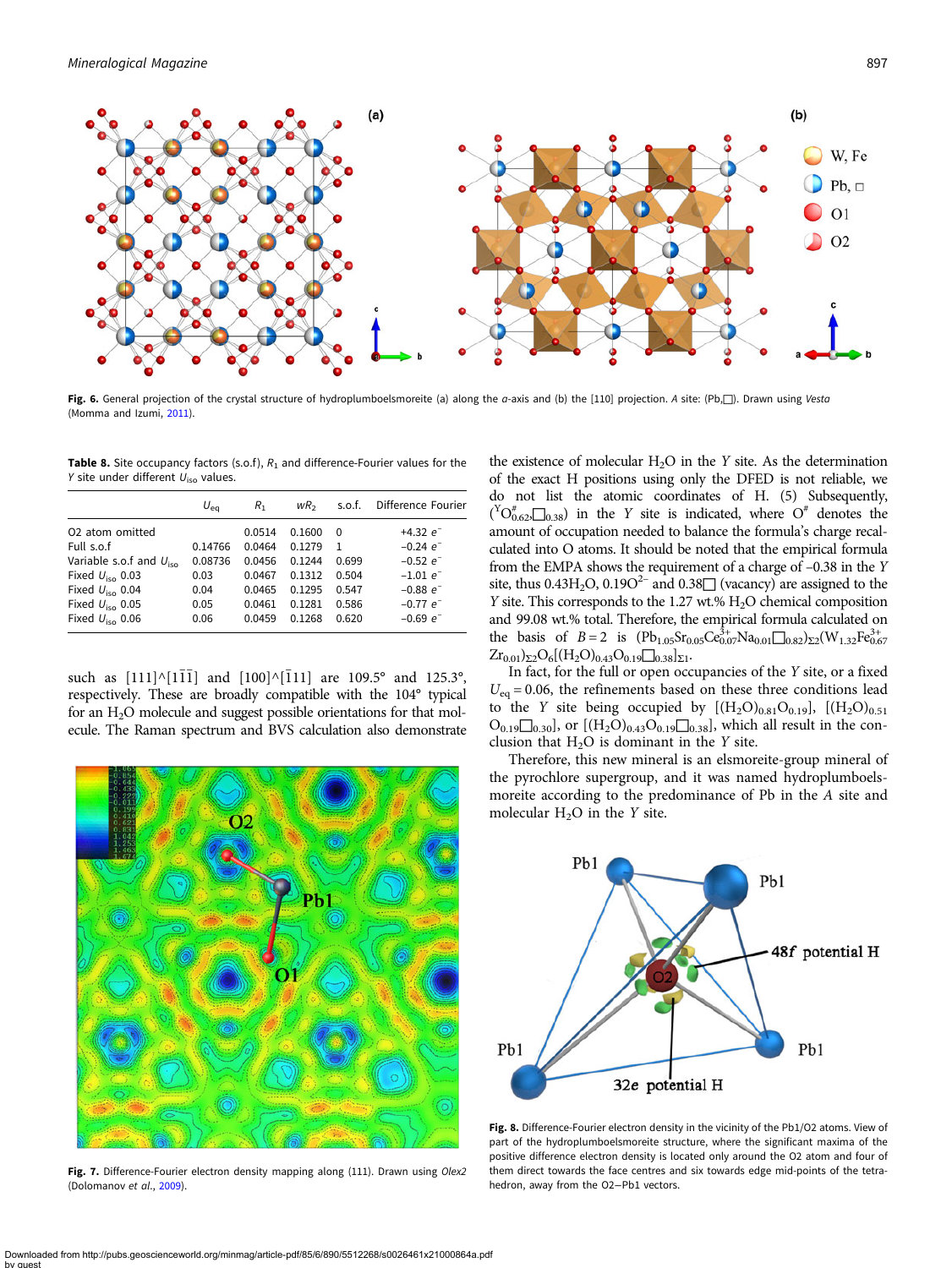|                                |                                                 |                                                                                                                                                                                                                                                                           |                         | Hydrokenoelsmoreite-                                                                                                            |                                               |  |
|--------------------------------|-------------------------------------------------|---------------------------------------------------------------------------------------------------------------------------------------------------------------------------------------------------------------------------------------------------------------------------|-------------------------|---------------------------------------------------------------------------------------------------------------------------------|-----------------------------------------------|--|
| Mineral species                | Hydroplumboelsmoreite                           | 'Hydroelsmoreite'                                                                                                                                                                                                                                                         | 3C                      | 6R                                                                                                                              | Hydroxykenoelsmoreite                         |  |
| Simplified formula             | $(Pb, \Box)_{2} (W, Fe^{3+})_{2} O_{6}(H_{2}O)$ | $(H_2O, Pb)_2(W, Fe^{3+})_2O_6(H_2O)$                                                                                                                                                                                                                                     |                         | $(\Box, \mathrm{Na})_{2}(\mathrm{W}, \mathrm{Fe}^{3+}, \mathrm{Al})_{2}(\mathrm{O}, \mathrm{OH})_{6}(\mathrm{H}_{2}\mathrm{O})$ | $(\Box, Pb)_2(W, Fe^{3+}, Al)_2(O, OH)_6(OH)$ |  |
| Major component (wt.%)         |                                                 |                                                                                                                                                                                                                                                                           |                         |                                                                                                                                 |                                               |  |
| WO <sub>3</sub>                | 48.71                                           | 59.82                                                                                                                                                                                                                                                                     | 77.49                   | 70.15                                                                                                                           | 72.39                                         |  |
| PbO                            | 37.49                                           | 22.70                                                                                                                                                                                                                                                                     | n.d.                    | n.d.                                                                                                                            | 14.77                                         |  |
| Al <sub>2</sub> O <sub>3</sub> | 0.01                                            | 0.02                                                                                                                                                                                                                                                                      | 2.41                    | 0.97                                                                                                                            | 1.67                                          |  |
| Fe <sub>2</sub> O <sub>3</sub> | 8.50                                            | 6.75                                                                                                                                                                                                                                                                      | 5.83                    | 8.17                                                                                                                            | 5.99                                          |  |
| Total (no $H_2O$ )             | 97.81                                           | 93.34                                                                                                                                                                                                                                                                     | 88.68                   | 82.68                                                                                                                           | 95.01                                         |  |
| H <sub>2</sub> O               | 1.27 (calc.)                                    | 5.52 (calc.)                                                                                                                                                                                                                                                              | 7.40 (calc.)            | 8.82 (calc.)                                                                                                                    | 5.45 (calc.)                                  |  |
| Total                          | 99.08                                           | 98.86                                                                                                                                                                                                                                                                     | 96.08                   | 90.85                                                                                                                           | 100.46                                        |  |
| Density (calc.)                | 7.47 $g \cdot cm^{-3}$                          | 6.78 $g \cdot cm^{-3}$                                                                                                                                                                                                                                                    | 6.025 $g \cdot cm^{-3}$ | 6.025 $g \cdot cm^{-3}$                                                                                                         | 5.806 $g \cdot cm^{-3}$                       |  |
| Hardness                       |                                                 |                                                                                                                                                                                                                                                                           |                         |                                                                                                                                 |                                               |  |
| - Mohs                         | $4.5 - 5$                                       | $3 - 4$                                                                                                                                                                                                                                                                   | ±3                      | ±3                                                                                                                              | $\sim$ 3                                      |  |
| - Micro-indentation            | 278.59-302.3 kg·mm <sup>-2</sup><br>(HVO.1kgf)  | 101.7-125.1 kg·mm <sup>-2</sup><br>(HVO.1kgf)                                                                                                                                                                                                                             |                         |                                                                                                                                 |                                               |  |
| Unit cell parameters           |                                                 |                                                                                                                                                                                                                                                                           |                         |                                                                                                                                 |                                               |  |
| Crystal system, space group    | cubic, Fd3m                                     | cubic, Fd3m                                                                                                                                                                                                                                                               | cubic, Fd3m             | trigonal, $R\bar{3}$                                                                                                            | trigonal, R3                                  |  |
| $a(\AA)$                       | 10.3377(5)                                      | 10.3421(5)                                                                                                                                                                                                                                                                | 10.3065(3)              | 7.2882(2)                                                                                                                       | 7.313(2)                                      |  |
| $c(\AA)$                       |                                                 |                                                                                                                                                                                                                                                                           |                         | 35.7056(14)                                                                                                                     | 17.863(7)                                     |  |
| $V(\AA^3)$                     | 1104.77(16)                                     | 1106.18(17)                                                                                                                                                                                                                                                               | 1094.80(6)              | 1642.51(9)                                                                                                                      | 827(1)                                        |  |
| Ζ                              |                                                 | 8                                                                                                                                                                                                                                                                         | 16                      |                                                                                                                                 | 6                                             |  |
| References                     | Our work                                        | Our work                                                                                                                                                                                                                                                                  |                         | Mills et al. (2016); Williams et al. (2005)                                                                                     | Mills et al. (2017)                           |  |
| *Empirical formulae            |                                                 |                                                                                                                                                                                                                                                                           |                         |                                                                                                                                 |                                               |  |
| Hydroplumboelsmoreite          |                                                 | $(\mathsf{Pb}_{1.05}\mathsf{Sr}_{0.05}\mathsf{Ce}_{0.07}^{3+}\mathsf{Na}_{0.01}\square_{0.82})_{\Sigma2}(\mathsf{W}_{1.32}\mathsf{Fe}_{0.67}^{3+}\mathsf{Zr}_{0.01})_{\Sigma2}\mathsf{O}_{6}[(\mathsf{H}_{2}\mathsf{O})_{0.43}\mathsf{O}_{0.19}\square_{0.38}]_{\Sigma1}$ |                         |                                                                                                                                 |                                               |  |
| 'Hydroelsmoreite'              |                                                 | $[(H_2O)_{0.76}Pb_{0.58}Ce_{0.06}^{3+}Sr_{0.05}Na_{0.05}Ca_{0.04}\square_{0.46}]_{\Sigma2}(W_{1.48}Fe_{0.49}^{3+}Al_{0.02}Zr_{0.01})_{\Sigma2}O_{6.00}(H_2O_{0.99}O_{0.01})_{\Sigma1}$                                                                                    |                         |                                                                                                                                 |                                               |  |
| Hydrokenoelsmoreite-3C         |                                                 | $[Na_{0.28}Ca_{0.04}K_{0.02}(H_2O)_{0.20}\square_{1.46}]_{\Sigma2}(W_{1.47}Fe_{0.32}^{3+}Al_{0.21}As_{0.01}^{5+})_{\Sigma2}(O_{4.79}(OH)_{1.21}]_{\Sigma6}(H_2O)$                                                                                                         |                         |                                                                                                                                 |                                               |  |
| Hydrokenoelsmoreite-6R         |                                                 | $[Na_{0.24}Ca_{0.04}K_{0.03}(H_2O)_{0.63}]$ $I_{1.06}$ $I_{\Sigma2}(W_{1.42}Fe_{0.49}^{3+}Al_{0.08}As_{0.01}^{5+})$ $I_{\Sigma2}[O_{4.65}(OH)_{1.35}]$ $I_{\Sigma6}(H_2O)$                                                                                                |                         |                                                                                                                                 |                                               |  |

<span id="page-8-0"></span>Table 9. Comparison of the properties of the related elsmoreite-group minerals.\*

 $H$ ydroxykenoelsmoreite  $(\Box_{1.668}Pb_{0.315}Ca_{0.009}Na_{0.005}K_{0.003}Ba_{0.001})_{\Sigma}$ (W<sub>1.487</sub>Fe $_{0.357}^{34}A_{0.156}S_{25}[O_{4.119}(OH)]_{1.881}$ ]<sub>Σ6</sub>(OH)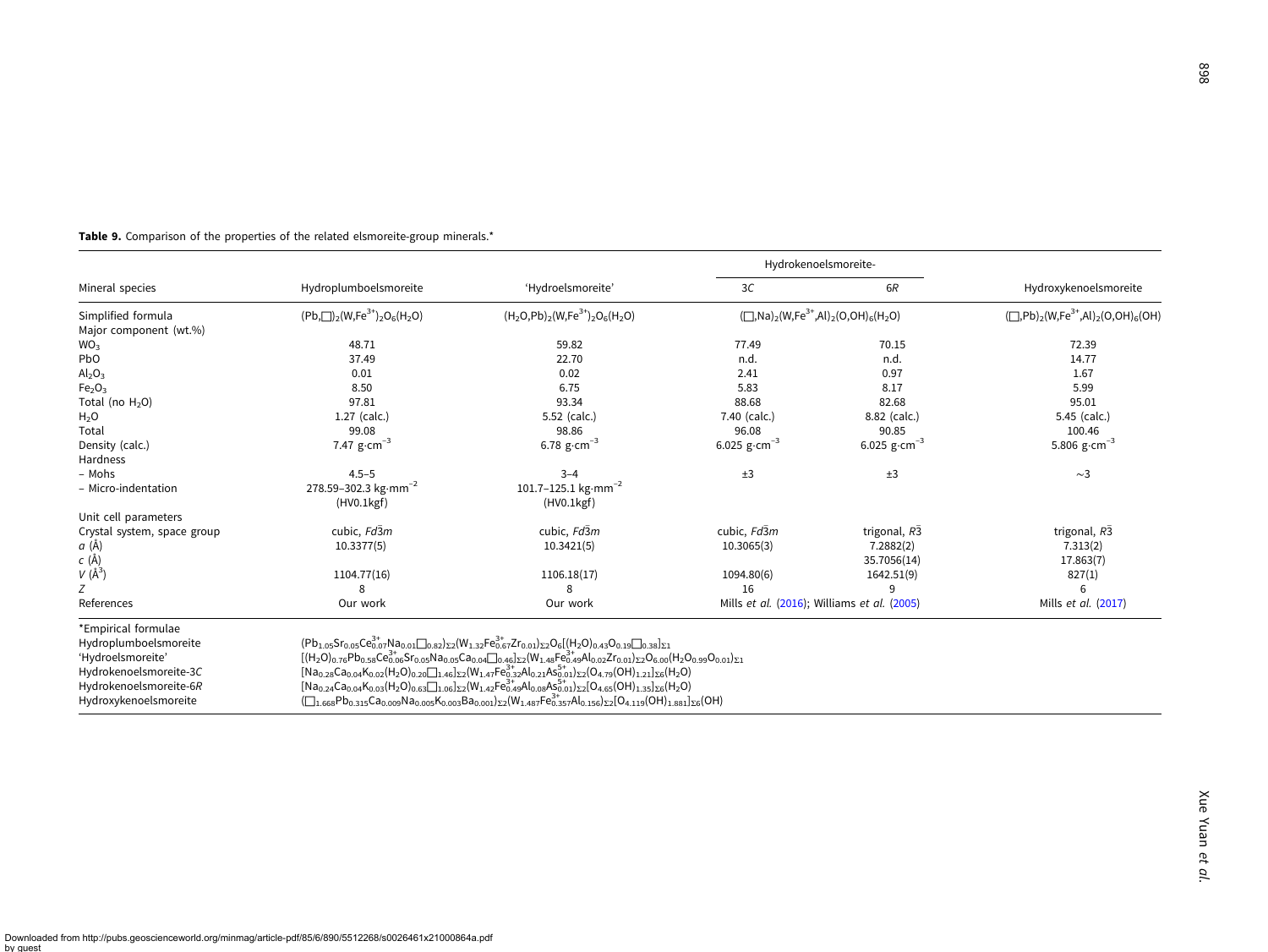

#### Fig. 9. Two-dimensional plots of the divalent A site cations and trivalent B site cations in hydroplumboelsmoreite and 'hydroelsmoreite'.  $F1 = (A^0)_2 W_2 O_6 (H_2 O)$ ,  $F2 = (PbA^0)_{\Sigma 2} (W_{1.33} Fe_{0.67}^{3+})_{\Sigma 2}$  $O_6$  (H<sub>2</sub>O), and F3 = (Pb<sub>1.5</sub> $A_{0.5}^0$ )<sub> $\Sigma$ 2</sub>(WFe<sup>3+</sup>)<sub> $\Sigma$ 2</sub>O<sub>6</sub>(H<sub>2</sub>O).

#### Discussion

#### Relationship to other mineral species

Hydroplumboelsmoreite is a new member of the pyrochlore supergroup. Its properties are compared with those of other members of the elsmoreite group in [Table 9](#page-8-0). A proposal for 'hydroelsmoreite' (IMA 2019-066) is being resubmitted to the CNMNC after revision. This phase is closely related to hydroplumboelsmoreite and was found in the same sample, but has obvious differences in chemical composition, crystal structure and hardness.

It should be noted that both of the previous two IMA-approved elsmoreite-group minerals, hydroxykenoelsmoreite (Mills et al., [2016](#page-10-0)) and hydrokenoelsmoreite (Mills et al., [2017\)](#page-10-0), have been reported to deviate from the ideal cubic system due to ordering of Na and ( $\Box$ , H<sub>2</sub>O) in the A site or due to Fe<sup>3+</sup> in the B site. However, the ordered distributions in these two sites were not observed in the hydroplumboelsmoreite analysed in this study and implies that the full cubic symmetry of the ideal pyrochlore structure is maintained. This phenomenon deserves more attention in elsmoreite-group minerals.

#### Chemical composition evolution

In the ideal formula,  $(PbA^0)_{\Sigma2}(W_{1.33}Fe_{0.67}^{3+})_{\Sigma2}O_6(H_2O)$ , which is charge balanced, the A site generally contains  $Pb^{2+}$  and other [8]-coordinated cations, and thus, the B site may contain subordinate  $Fe<sup>3+</sup>$  or any other cations with lower charges to balance the charge. Neglecting minor substituents, the major components may have the following substitutions to make the formula electronically neutral:  $(Pb_xA_{2-x}^0)_{\Sigma_2}(W_{2-y}Fe_y)_{\Sigma_2}O_6(H_2O)$ . In addition, there is a proportionality between the bivalence cations in the A site and the trivalent cations in the B site, where  $A^{2+}/B^{3+} = 1.5$ and  $x = 1.5y$ .

Thus, the electrically neutral end-member formula in the sense described by Hawthorne ([2002\)](#page-10-0) can be written as follows: if  $y < 0.67$  and  $x < 1$ , the corresponding end-member formula is  $(A^0)_2W_2O_6(H_2O)$  (labelled as F1 in Fig. 9), that is, 'hydroelsmoreite' or hydrokenoelsmoreite; otherwise, if  $0.67 \le y < 1$ and  $1 \le x \le 2$ , the corresponding end-member formula is  $(PbA<sup>0</sup>)_{\Sigma2} (W_{1,33}Fe_{0,67}^{3+})_{\Sigma2} O_6(H_2O)$  (labelled as F2 in Fig. 9) or

 $(Pb_{1.5}A_{0.5}^{0})_{\Sigma2} (WFe^{3+})_{\Sigma2}O_6(H_2O)$  (labelled as F3 in Fig. 9), that is, hydroplumboelsmoreite. Hydroplumboelsmoreite and Pbpoor analogues such as 'hydroelsmoreite' and hydrokenoelsmoreite are named on the basis of dominant constituents of dominant valency groups in the Y, A and B sites in accord with Atencio et al. ([2010\)](#page-10-0). It should be noted that the end-member formula can be used as the ideal formula for hydroplumboelsmoreite is not unique although the former was found to be dominant in this study.

Making the assumption of negligible substitutions other than  $A^0$  for Pb-dominant  $A^{2+}$  in the A site and Fe<sup>3+</sup> for W<sup>6+</sup> in the B site, 107 compositions obtained by WDS with polished fragments in the abovementioned epoxy block are plotted in Fig. 9. Although there is considerable solid solution that straddles the line between hydroplumboelsmoreite and 'hydroelsmoreite', the analysis points clearly cluster around the ideal composition  $F2 = (PbA<sup>0</sup>)_{\Sigma2} (W_{1,33}Fe_{0.67}^{3+})_{\Sigma2} O_6(H_2O).$ 

Given the large charge difference between W and Fe, the preference for a W:Fe ratio of 2:1 may imply short-range order of these cations in the B site that is not reflected in the long-range average structure.

#### Conclusions

It appears that the original 'jixianite' sample with which the average chemical data (Liu, [1979](#page-10-0)) derived via wet-chemical analysis of powdered sample is a combination of raspite, hydroplumboelsmoreite and 'hydroelsmoreite'.

The compositional and crystal structural data collected in this study for a hydroplumboelsmoreite crystal unequivocally indicate that structurally, it belongs to the pyrochlore supergroup. Thus, it should be classified as hydroplumboelsmoreite in accordance with the classification rules for pyrochlore-supergroup minerals. It more specifically belongs to the elsmoreite group  $(W^{6+}$  predominantly in the B site), with Pb predominantly in the A site and  $H_2O$ predominantly in the Y site.

Acknowledgements. We acknowledge Prof. Ritsuro Miyawaki and Prof. Frédéric Hatert of the CNMNC and its members for their valuable suggestions on hydroplumboelsmoreite. A cotype specimen of 'jixianite' was provided by Liu Jianchang to whom we express our gratitude. We also thank Ge